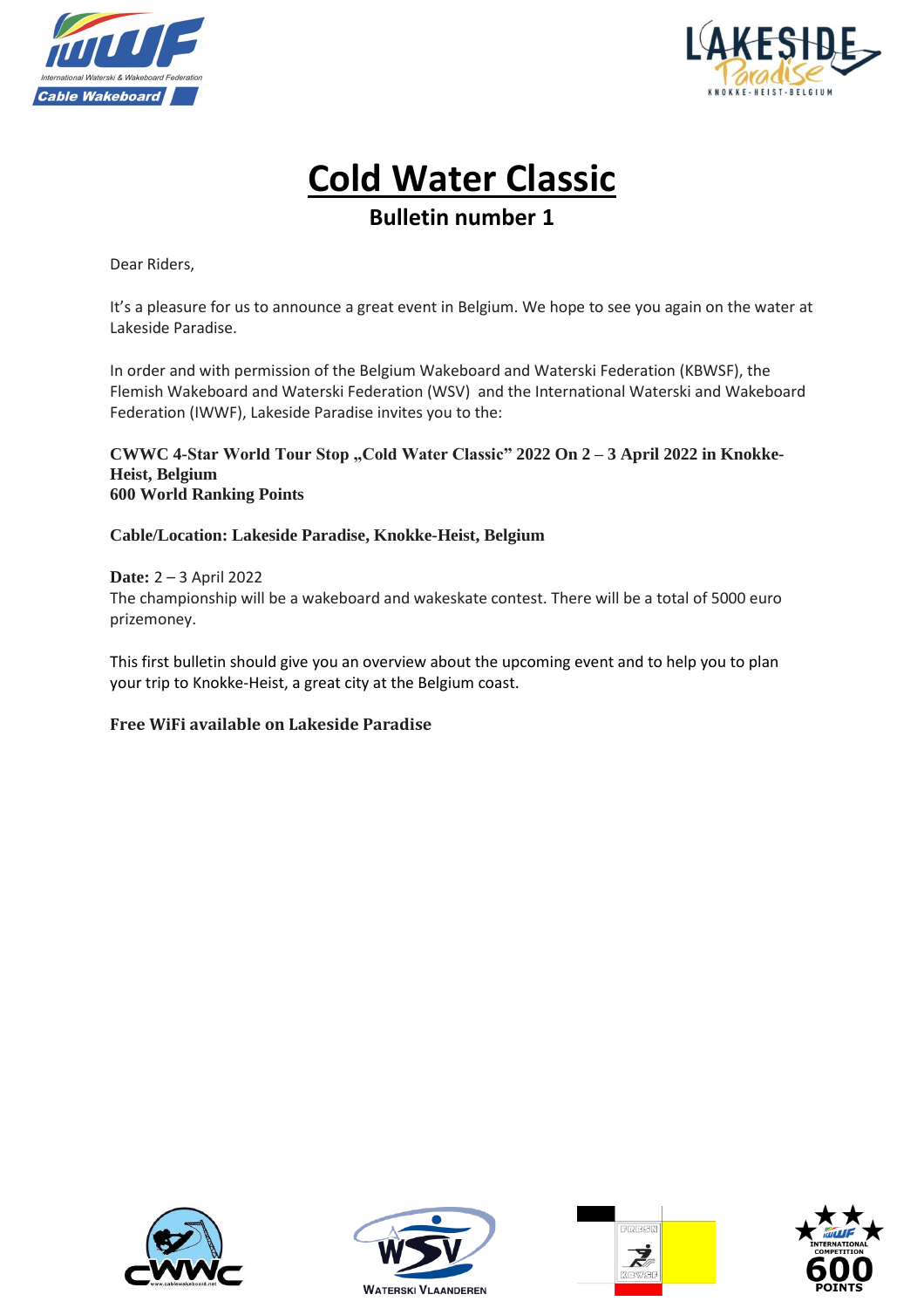



# **General information**

| Organizer:                        | <b>IWWF and Lakeside Paradise</b><br>info@cablewakeboard.net<br>www.cablewakeboard.net                                                                                                                                                                                                                                        |
|-----------------------------------|-------------------------------------------------------------------------------------------------------------------------------------------------------------------------------------------------------------------------------------------------------------------------------------------------------------------------------|
| Contact (local):                  | dries@lakesideparadise.be<br>0032 50 60 60 35<br>www.lakesideparadise.be                                                                                                                                                                                                                                                      |
| <b>Cable park location:</b>       | Duinenwater 41, 8300, Knokke-Heist, Belgium<br>https://www.lakesideparadise.be/info/ligging/<br>https://www.facebook.com/lakesideparadise/<br>https://www.instagram.com/lakeside paradise/                                                                                                                                    |
| <b>Competition type:</b>          | <b>IWWF 4-stars International Competition</b><br>Part of CWWC World Ranking awarded 600 pts.<br>Freeride format, Qualification, LCQ, Semi Finales, Finales.<br>2 runs / heat.                                                                                                                                                 |
| <b>Riding during public hours</b> | On Wednesday and Thursday there is training form 13h<br>until 19h. Riders that pay before 14/03 get free entrance.<br>For all registered (after 14/03) riders there is a special<br>price of 20 euro for each day.                                                                                                            |
| <b>Official training:</b>         | 1/04/2022 13h until 19h                                                                                                                                                                                                                                                                                                       |
| <b>Competition date:</b>          | $2/04 - 3/04/2022$                                                                                                                                                                                                                                                                                                            |
| Disciplines & categories:         | Wakeboard Men & Women: Juniors, Open, Masters<br>Wakeskate Open Men & Women                                                                                                                                                                                                                                                   |
| <b>Rules:</b>                     | The competition will be carried out according to the rules of<br><b>IWWF Cable Wakeboard World Council.</b>                                                                                                                                                                                                                   |
|                                   | Please note that you have to wear a suitable helmet and a<br>vest in the wakeboard & wakeskate competition.<br>There will be one pick up in each round for WAKESKATE<br>You will find full copy here:<br>https://www.cablewakeboard.net/wp-<br>content/uploads/2019/05/IWWF CWWC Rules 2019-<br>12th-April-2019-optimized.pdf |
| <b>Prizes/Ranking:</b>            | 600 point for world ranking<br>Money and gifts                                                                                                                                                                                                                                                                                |
| <b>Equipment storage:</b>         | There will be a locked container at Lakeside Paradise,<br>where you can store your board and equipment overnight.<br>No liability will be accepted by the event organizers for any<br>damage or loss of property.                                                                                                             |
|                                   |                                                                                                                                                                                                                                                                                                                               |







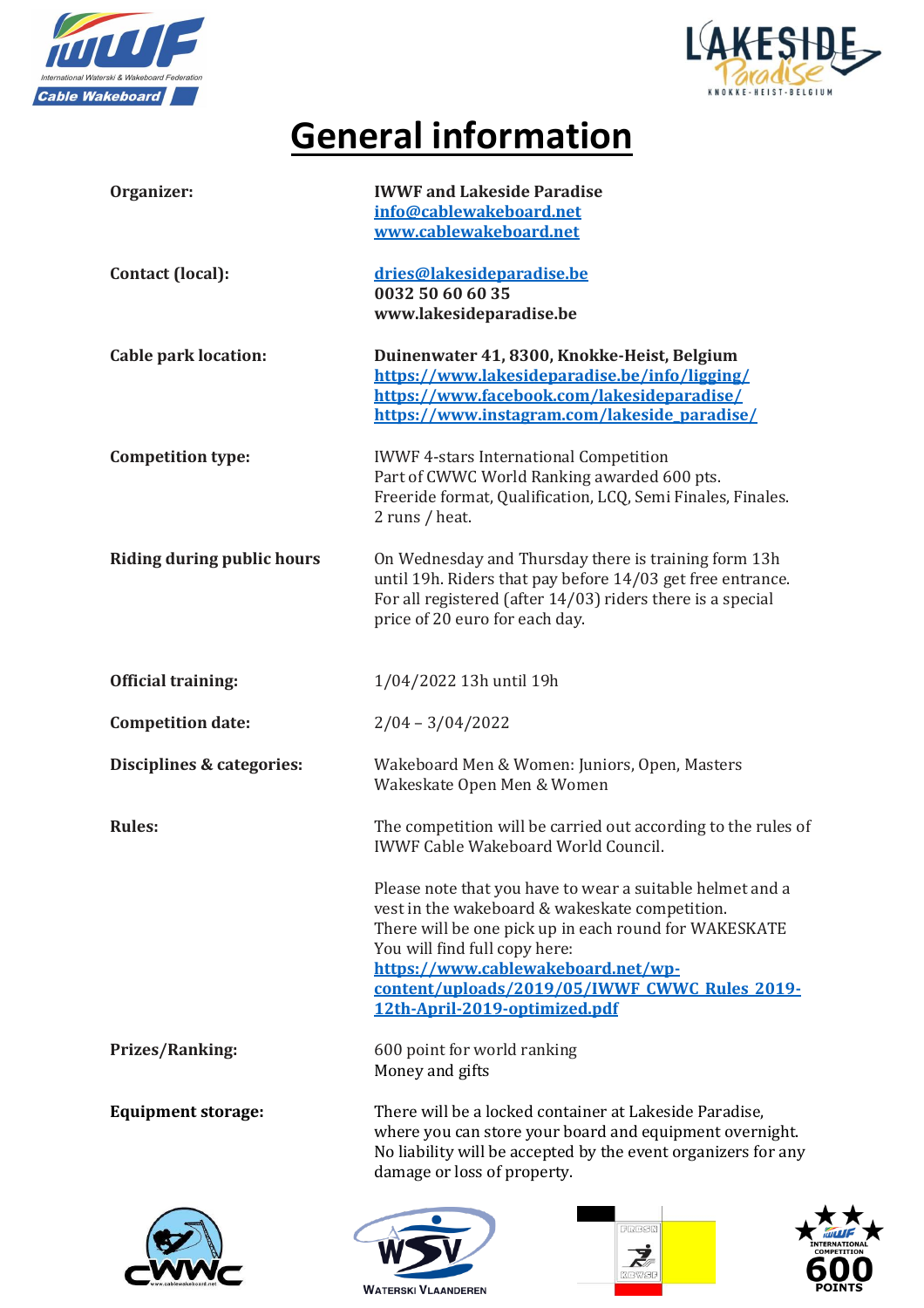



| <b>Registration details:</b> | The competition is registered as a part of CWWC World<br>Rankings.                                                                                                                                                                                                    |
|------------------------------|-----------------------------------------------------------------------------------------------------------------------------------------------------------------------------------------------------------------------------------------------------------------------|
|                              | Riders must have IWWF license from their National<br>federations. Riders register via IWWF website on the<br>competition home page.                                                                                                                                   |
|                              | Local Registration at Lakeside Paradise starts on Thursday<br>31 March 2022 at 10:00 - 18:00 and ends on Friday 1 April<br>at 18:00.<br>For early local registration please contact us:<br>dries@lakesideparadise.be<br>Online registration will be available soon at |
|                              | www.lakesideparadise.be                                                                                                                                                                                                                                               |
| <b>Entry fee:</b>            | 75€ per rider and category. Entry fee for second discipline<br>is 50€.                                                                                                                                                                                                |
|                              | Early Brid: Pay before 14/03 and get 12 hours free training.<br>$\rightarrow$ send an email to dries@lakesideparadise.be to confirm.                                                                                                                                  |
|                              | The entry fee must be paid latest one day prior to the<br>competition, else the participant has to pay a delay fee of<br>additional 30,00 $\epsilon$                                                                                                                  |
|                              | Entry fee can be paid in two different ways:                                                                                                                                                                                                                          |
|                              | by wire transfer before 29. March on account:<br>1.                                                                                                                                                                                                                   |
|                              | NAME: Lakeside Paradise<br>IBAN: BE13 0016 6520 2939<br>SWIFT/BIC: GEBABEBB                                                                                                                                                                                           |
|                              | with title: CWC, name of rider, nationality<br>Please email the copy of transfer made to                                                                                                                                                                              |
|                              | dries@lakesideparadise.be                                                                                                                                                                                                                                             |
|                              | In cash, latest one day prior to the competition<br>2.                                                                                                                                                                                                                |
| <b>Entry fee includes:</b>   | 1 diner<br>Official competition t-shirt<br>Entry afterparty                                                                                                                                                                                                           |







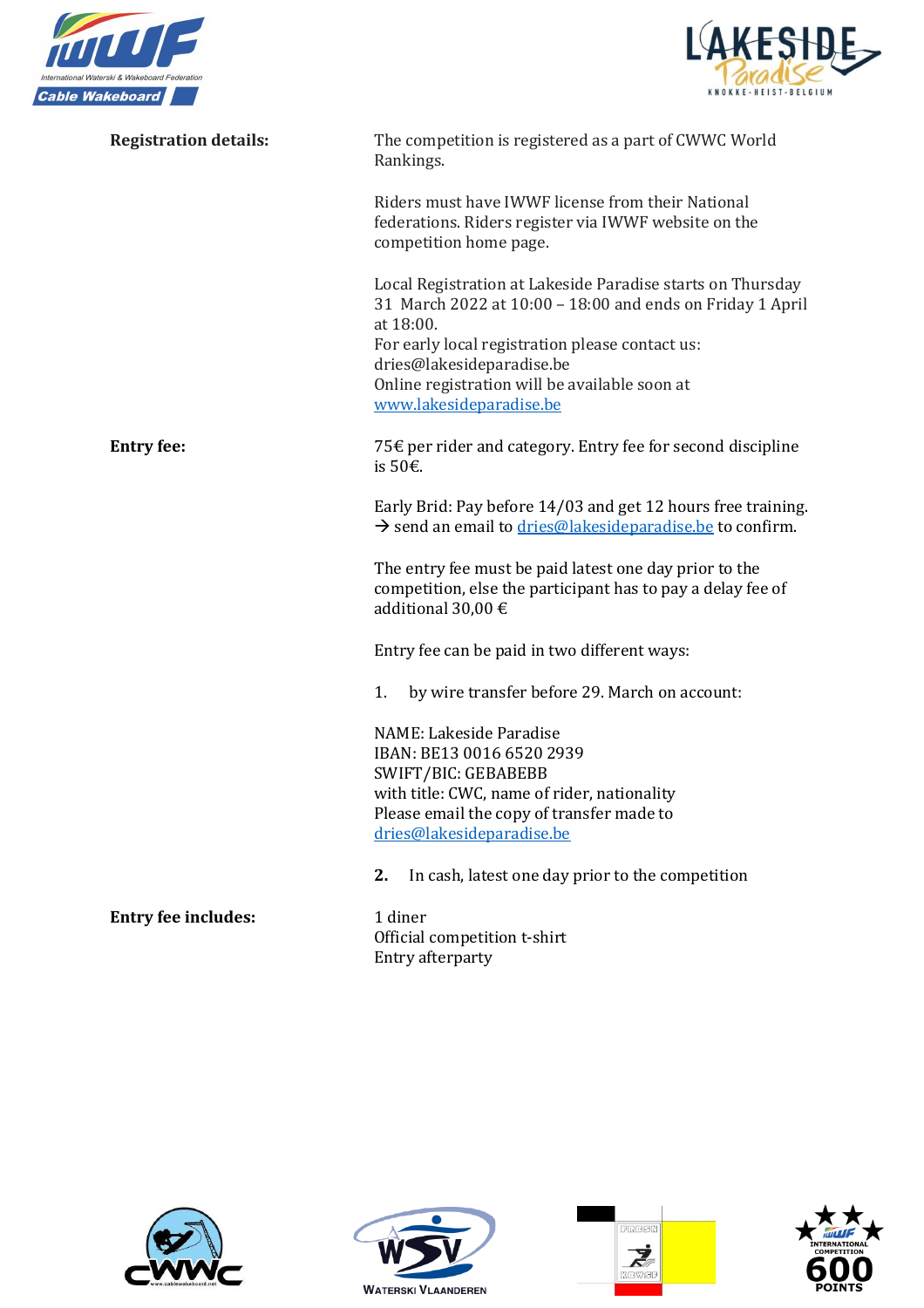



### **Accommodation options**

| Lakeside Paradise Hostel: | Possibility to sleep at site, 4p, 8p of 12 p sleeping rooms<br>25 euro / night<br>https://www.lakesideparadise.be/bedrijven-<br>groepen/sleep-inn/ |
|---------------------------|----------------------------------------------------------------------------------------------------------------------------------------------------|
| Camping:                  | Camping site 10 minutes walking distance from the cable<br>park<br>http://holidayknokke.be/campers/                                                |
| <b>Boudewijn Hotel</b>    | Hotel 15 minutes walking distance from the cable park<br>http://www.hotelprinsboudewijn.be/index.asp?taal=uk                                       |
| <b>Ibis Hotel:</b>        | A budget hotel 15 minutes by bike from the cable park<br>https://all.accor.com/hotel/A009/index.en.shtml                                           |

**Free WiFi available at Lakeside Paradise**

**For accommodation, please contact us in advance for reservation. The capacity of offered hotels may be limited. For any other options of accommodation contact us at dries@lakesideparadise.be**







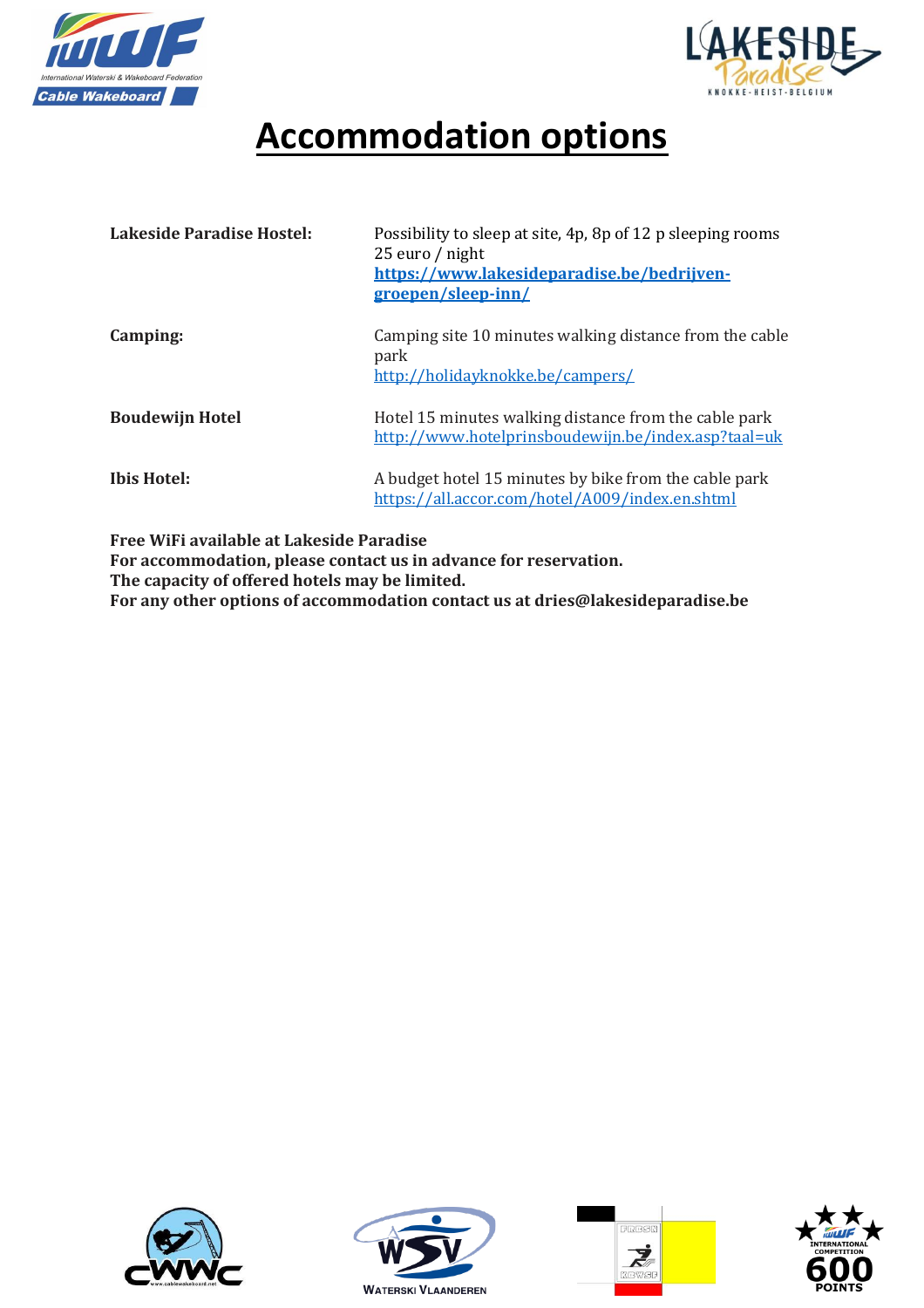



### **Transport options**

| <b>By Plane</b> | Nearest airports:<br>Oostende-Brugge (OST) - 45 minutes drive by car to the<br>cable park. When arrived in Oostende you can take the train<br>to Knokke. From the train station to the cable park it is 10<br>minutes walking.                                                                                                                                                   |
|-----------------|----------------------------------------------------------------------------------------------------------------------------------------------------------------------------------------------------------------------------------------------------------------------------------------------------------------------------------------------------------------------------------|
|                 | Brussels Zaventem (BRU) - 1h 20 minutes drive by car to<br>the cable park. When arrived in Zaventem you can also take<br>the train at the airport to Knokke. From the train station to<br>the cable park it is 10 minutes walking                                                                                                                                                |
|                 | Brussels Charleroi (CRL) – 2h drive by car to the cable park.<br>When arrived at the airport you can also take the train. The<br>train station is 10 minutes by bus from the airport.                                                                                                                                                                                            |
| <b>By Train</b> | If you come by train you take the train to Knokke station.<br>When arrived in Knokke it is a 10 minutes walk to the cable<br>park. We can provide a shuttle service to the cable park for<br>5 euro.<br>There are also a various amount of trains that arrive in<br>Brussels from all over Europe. All information and<br>possibilities via NMBS:<br>https://www.b-europe.com/NL |
| <b>By Car</b>   | Via Brussel / Ghent you take the E40 to Bruges. There you<br>take the A11 to Knokke. If you come via Antwerp take the<br>E43 to Knokke.                                                                                                                                                                                                                                          |







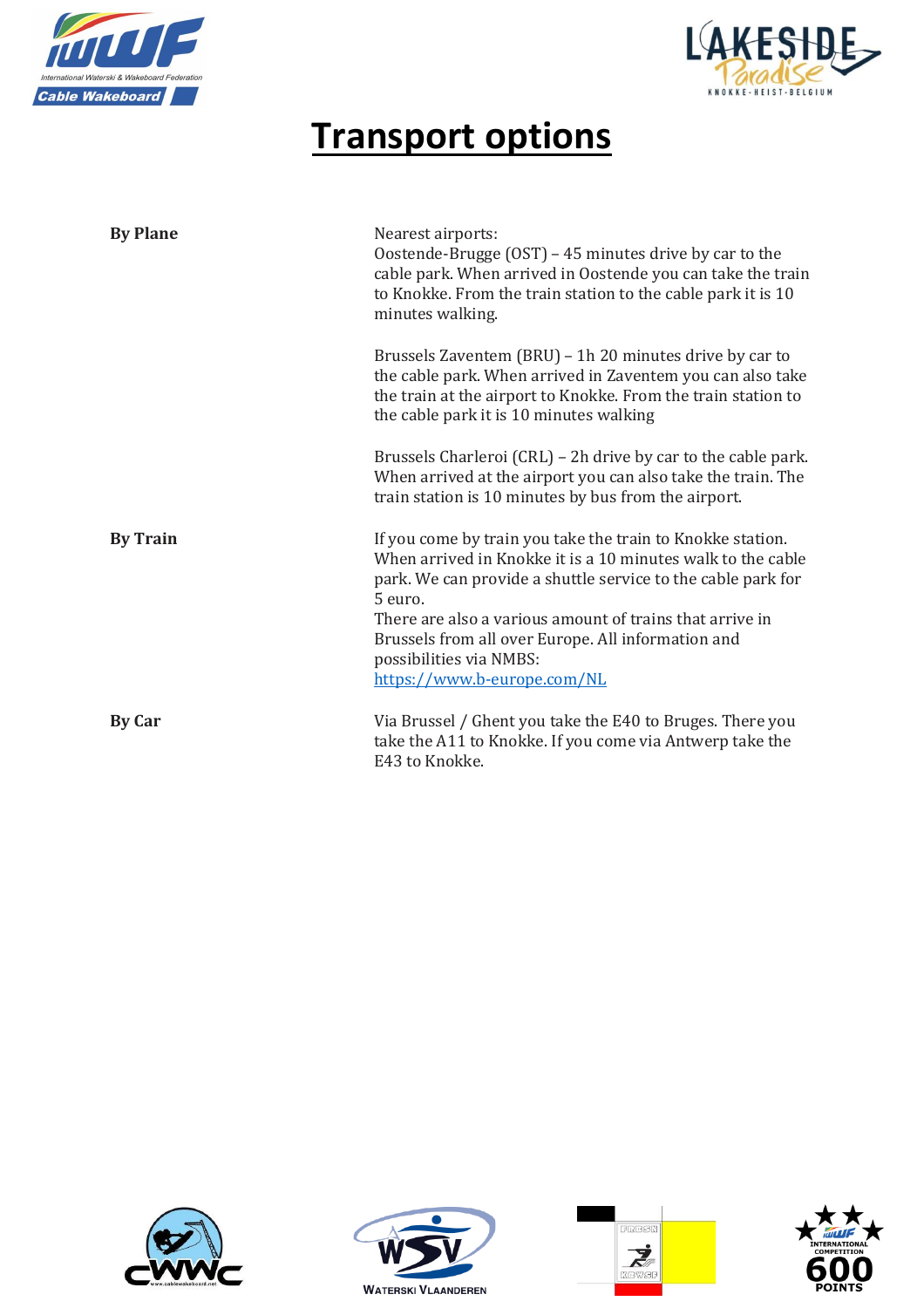



### **Schedule**

**Monday 28 March**

**Thursday 29 March**

**Wednesday 30 March**

**Thursday 31 March**

**Friday 1 April Official Training Saturday 2 April Competition day 1 Sunday 3 April Competition day 2**

**Riders training times may be adjusted based on the number of present riders. Riders trainings are reserved for registered riders only and are provided free of charge. Final schedule will be provided one week before the competition. There will be no boat pick up during the riders trainings.** 







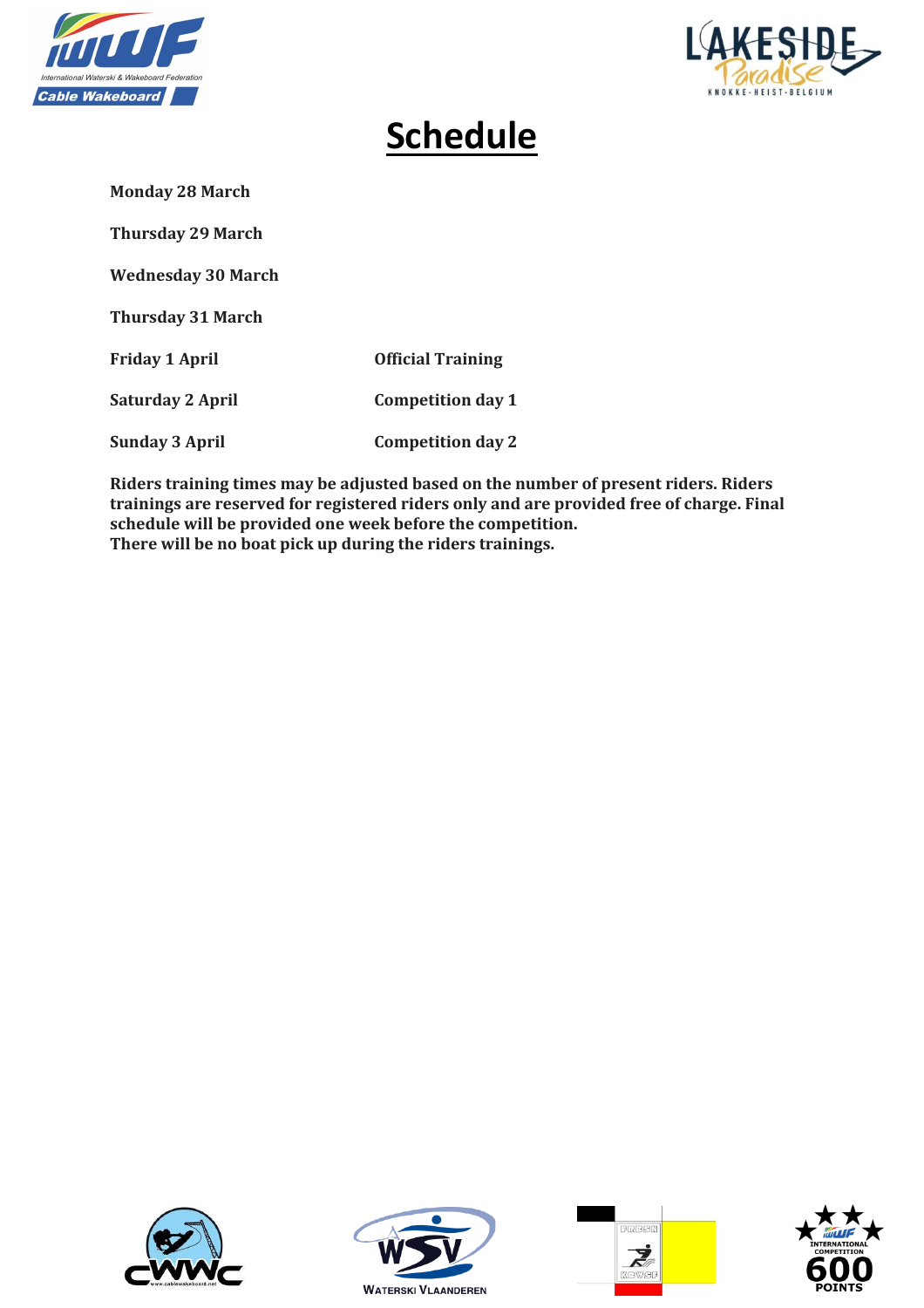



# **Cableway information**

| Type:                   | Alta built in 2012 |
|-------------------------|--------------------|
| <b>Overall length:</b>  | 720m               |
| Carriers:               | 8                  |
| <b>Pylons:</b>          | 5                  |
| <b>Height of cable:</b> | 10,5m              |
| Length of tow rope:     | <b>18m</b>         |
| <b>Features:</b>        | 21                 |

#### Features (the correct set up will come soon) check online



#### **1. Large & Small Kickers**

- **2. Homemade Uprail**
- **3. Tube**
- **4. Orange bouy**
- **5. Bump**
- **6. Large Box**
- **7. XL transition wall**
- **8. Transition curb**
- **9. A-frame + ad on rail**
- **10. Rooftop**
- **11. Flat rail**
- **12. Hand rail 13. Ollie barrier**
- **14. Andy Colb (uprail)**
- **15. Wake pool**
- **16. Homemade kicker**







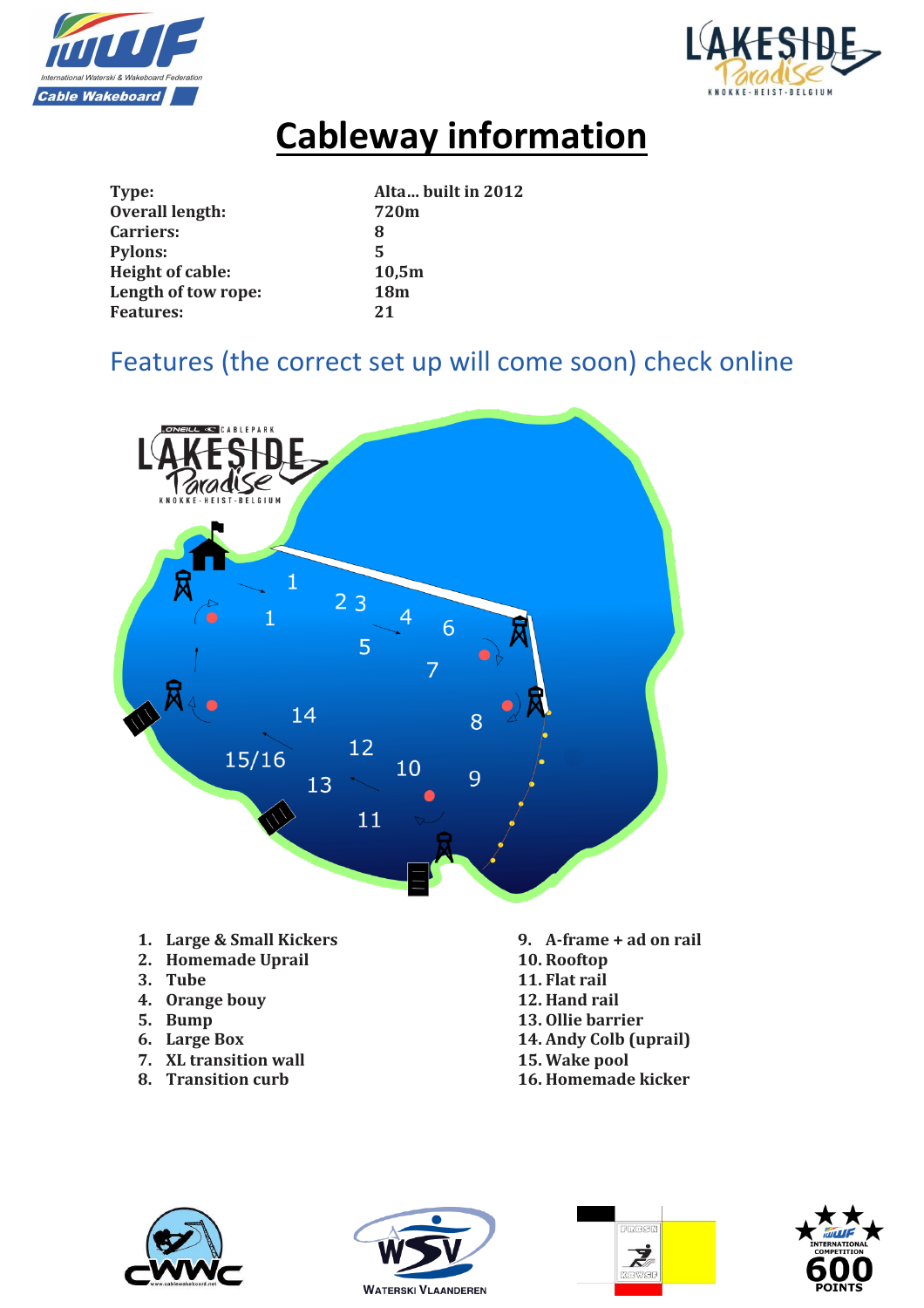



### **Useful information**

Belgium is a member of the European Union, Schengen agreement and Eurozone.

For other Schengen agreement member countries, the entry does not require any specific permit. A valid EU personal ID or Passport are sufficient for travel to Belgium. Some countries outside the European Union may be subject to visa requirements. For more information please consult the information provided by Ministry of Foreign Affairs:

<https://diplomatie.belgium.be/nl>

The currency in Belgium is EURO.

Official language in Belgium are Dutch and French, English is spoken commonly for tourism.

For driving, there is zero tolerance for alcohol. Speed limits are 50 km/h in town, 70 km/h outside the town and 120 km/h on the highway.

Minimum drinking age is 18.

In case of emergency call 112.

Time zone in Belgium is Central European Time (UTC+1).

Main electricity voltage is 230V. Socket is standard Euro plug.

Weather during the competition is expected to be cold with temperatures at or around 15 degrees. Water temperature is expected to be around 7 degrees.



All riders must wear an approved life vest and a helmet in the course at all times. All participants ride at their own risk.

Following is the Declaration, Waiver and Release form that is required for each rider. Riders younger than 18 years are required to provide the Declaration of Parent / Guardian







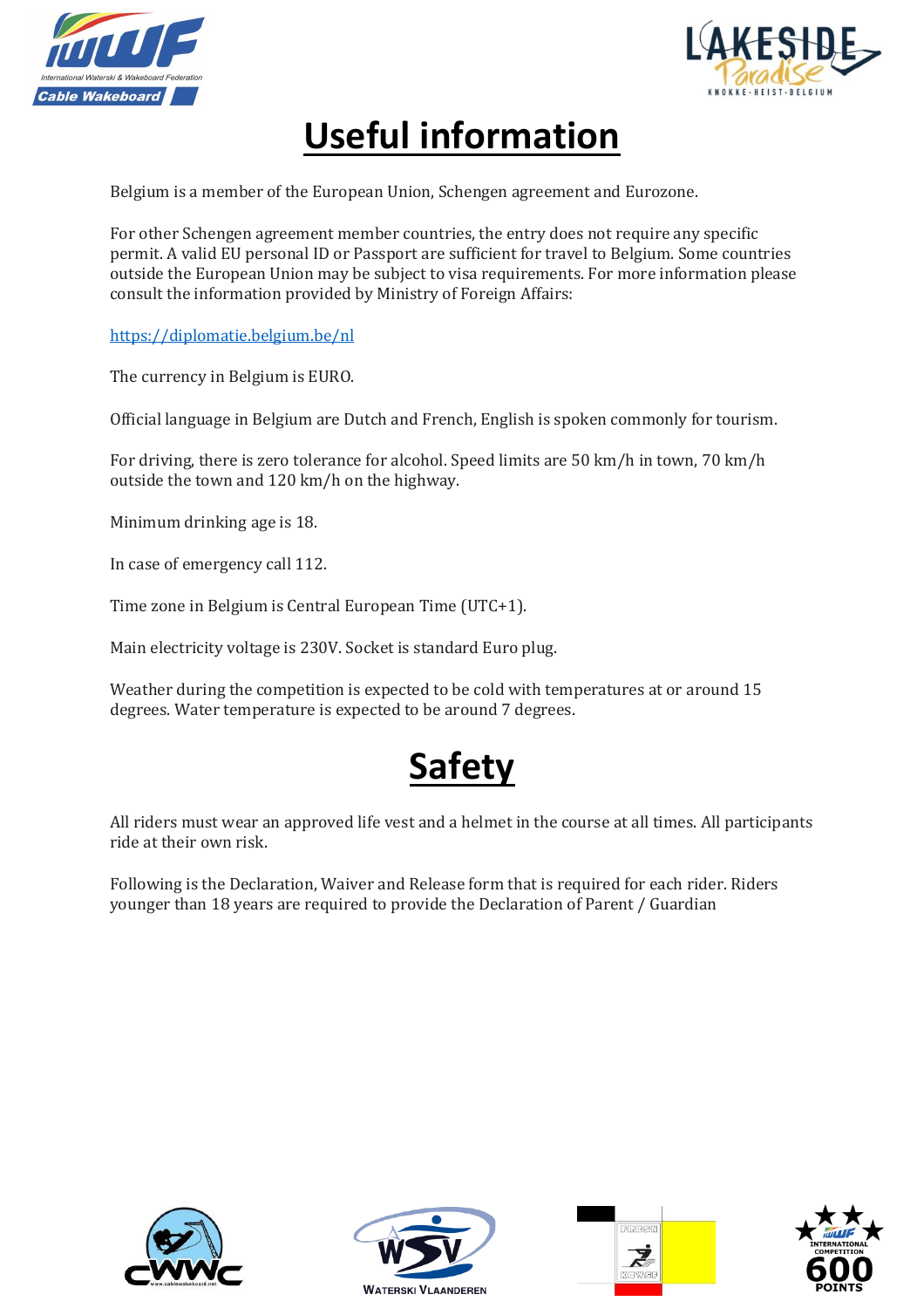



### **Declaration, Waiver and Release Form**

For, and in consideration of, the International Waterski & Wakeboard Federation (the IWWF) accepting my application, and permitting me, to :

participate and compete in the International registered cable wakeboard event (the International event), I, the undersigned, for and on behalf of myself, my heirs, executors and administrators, do hereby irrevocably and unconditionally warrant, represent and undertake to the IWWF as follows

Any and all information provided and/or disclosed by, or on behalf of, myself to the IWWF (including any officers, employees and representatives thereof) for the purpose of considering and evaluating my application for participation and competition in the International event is true, correct and accurate;

I have fully read and understood the rules and regulations of participation and competition in the International event (a copy of which has been made available to me) and I do hereby covenant with, and undertake to, the IWWF to at all times fully comply with, and abide by, the same;

I am in good physical and mental health and I am physically capable of competing and participating, and fully competent to participate and compete, as a competitor in the International event and that I have not been certified and/or advised otherwise by any qualified medical practitioner;

I do hereby authorize any and all physicians, paramedics and other medical personnel and practitioners procured by, or on behalf of, the IWWF to administer first aid treatment or any medical treatment, surgery or transportation in the event of any illness, accident or injury suffered and/or sustained by me at any time during my participation and competition in the International event (or any part thereof) and hereby indemnify, and shall keep fully and effectively indemnified, the IWWF (including all officers, employees and representatives thereof) upon demand from and against any and all claims, liabilities, demands, costs and expenses of whatsoever nature incurred and/or suffered by the same (or any of them) and arising from, and/or in connection with, the procurement and administration of such medical treatment and transportation in relation to any such illness accident or injury suffered and/or sustained by me;

I acknowledge, agree and confirm that participating and/or competing as a competitor in the International event (or any part thereof) involves inherent risks and dangers of accidents, personal and bodily injury and property loss or damage and that by signing and completing this Declaration, Waiver and Release Form, I fully understand and have considered and evaluated the nature, scope and extent of the risks involved, and voluntarily and freely choose to assume these risks;

I hereby grant to the IWWF (including its lawful successors and assigns) the sole and exclusive right and license, in perpetuity and throughout the world and without any compensation whatsoever to me, to use, reproduce, publish and/or exploit, my name, nickname, likeness, image, logos, get- ups, initials, voice, slogan and signatures developed from time to time, reputation, graphical representation, electronic, animated or computer generated representation and any other representation (in any medium whatsoever), right of association, biographical information and other indicia, and any other right or property in my performances, in any media whatsoever, for any purposes whatsoever relating to, and/or in connection with,







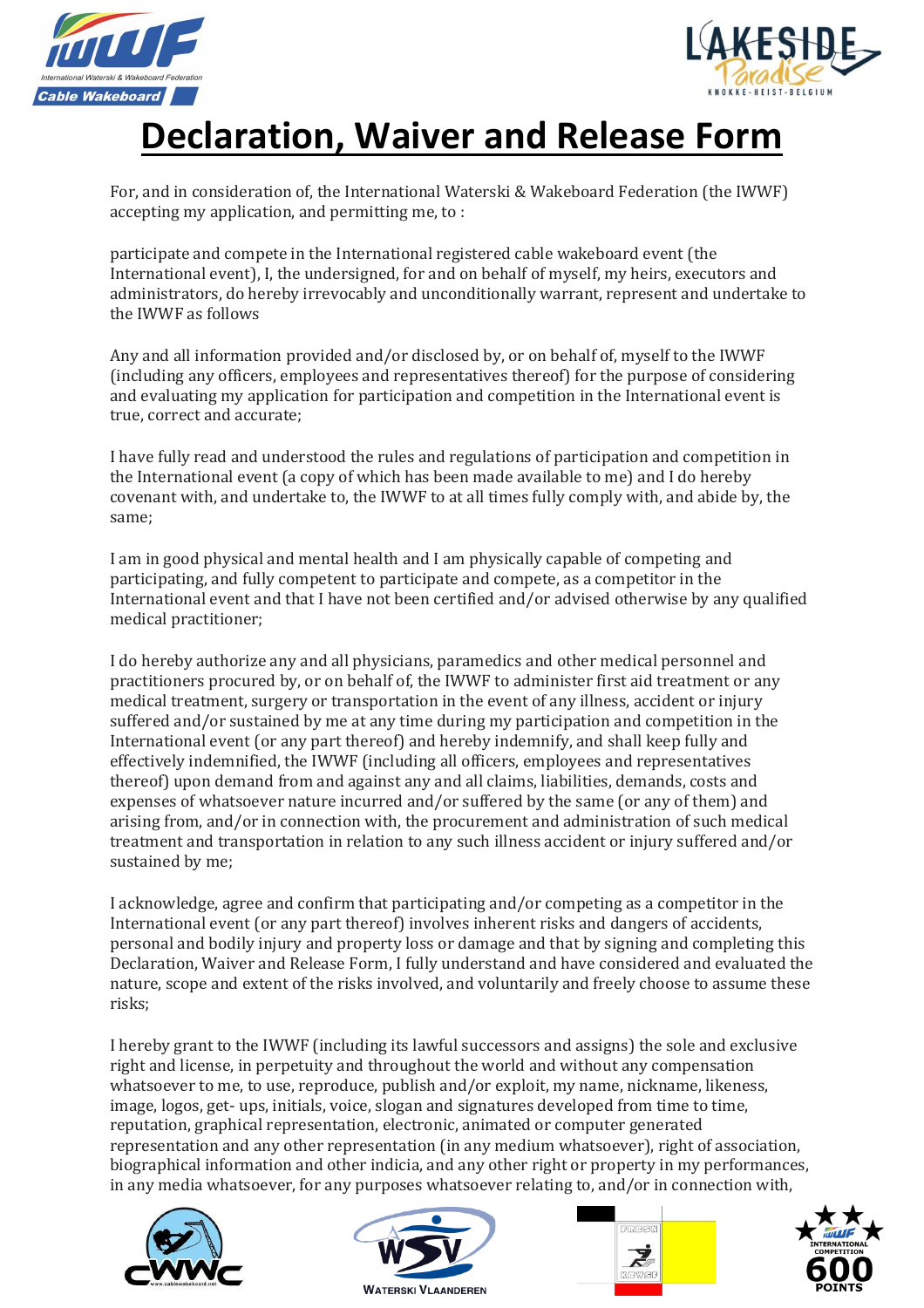



the IWWF and/or the International event (or any part thereof) and I shall do all such things (including, without limitation, the execution of appropriate legal documentation) as the IWWF may, from time to time, require to give legal and binding effect to the aforementioned grant of rights;

I irrevocably acknowledge, agree and confirm that the IWWF reserves the right, at its sole and absolute discretion, to disqualify me from participation and/or competition in the International event (or any part thereof) if I am in breach of any of the warranties, representations and/or undertakings set out in this Declaration, Waiver and Release Form and/or for any reason whatsoever the IWWF considers just and proper, and in the event of any such disqualification, I shall not be entitled to any compensation of any nature whatsoever from the IWWF.

I hereby release, hold harmless, protect, indemnify and forever discharge the IWWF (including its officers, employees and representatives), the International event and all commercial partners thereof, from and against any and all claims, demands, liabilities, costs and expenses of any nature whatsoever, whether direct or consequential, suffered and/or incurred by the IWWF (including its officers, employees and representatives), the International event and/or all commercial partners thereof and arising from, and/or in connection with:

Any breach of any of the warranties, representations and/or undertakings given by me as set out hereunder; and/or my participation and/or competition in the International event (or any part thereof). Declaration

I, (the Competitor), do hereby declare that I have read and fully understood the terms and conditions of this Declaration, Waiver and Release Form and that I have had the opportunity to discuss the same with my parent / guardian and that I agree to be bound by the said terms and conditions of the above agreement with the IWWF.